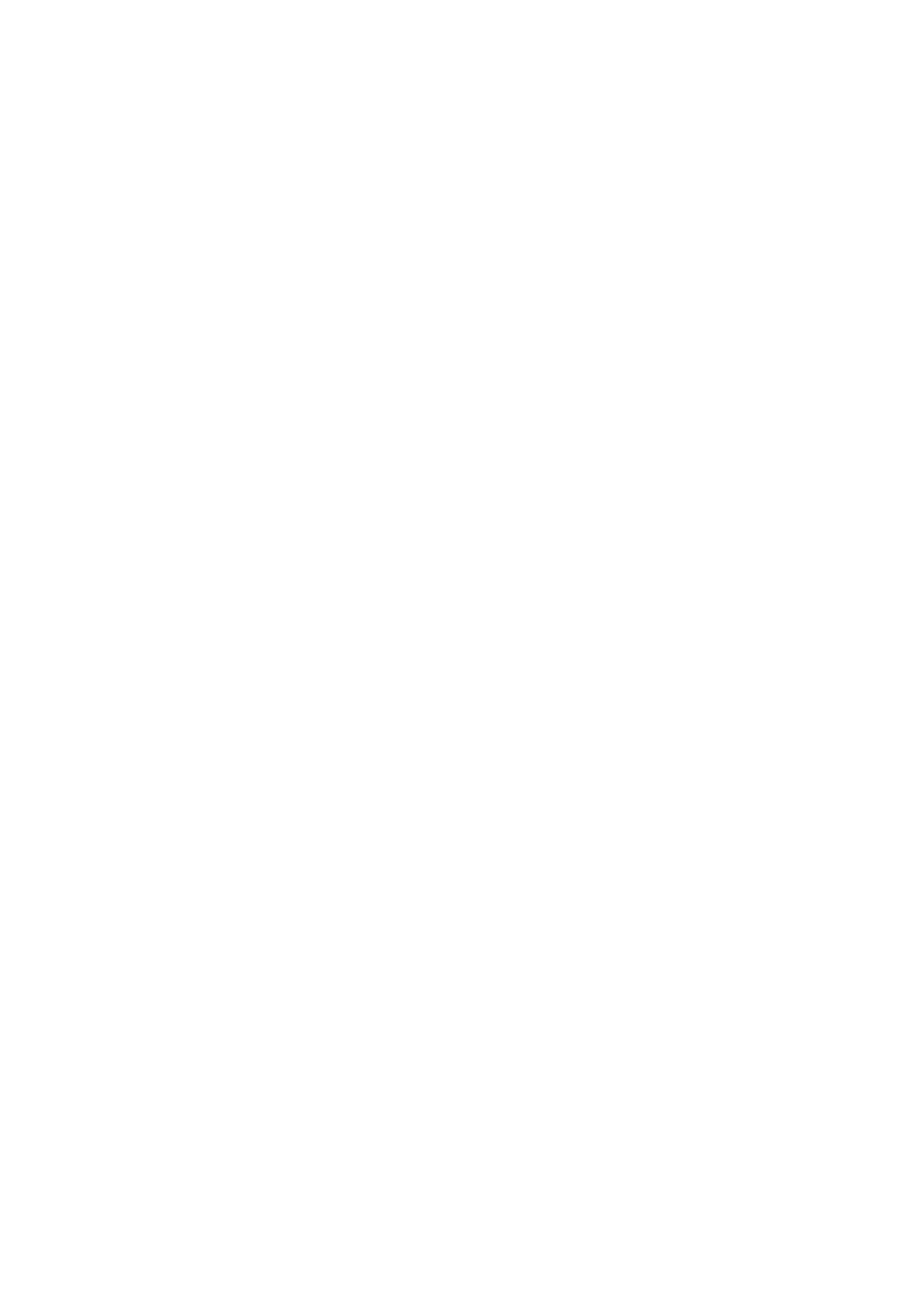*I certify that this PUBLIC BILL, which originated in the LEGISLATIVE COUNCIL, has finally passed the LEGISLATIVE COUNCIL and the LEGISLATIVE ASSEMBLY of NEW SOUTH WALES.*

*Legislative Council 2012* *Clerk of the Parliaments*



New South Wales

## **Tattoo Parlours Amendment Bill 2012**

Act No , 2012

An Act to amend the *Tattoo Parlours Act 2012* to make further provision with respect to the licensing and regulation of body art tattooing businesses and body art tattooists.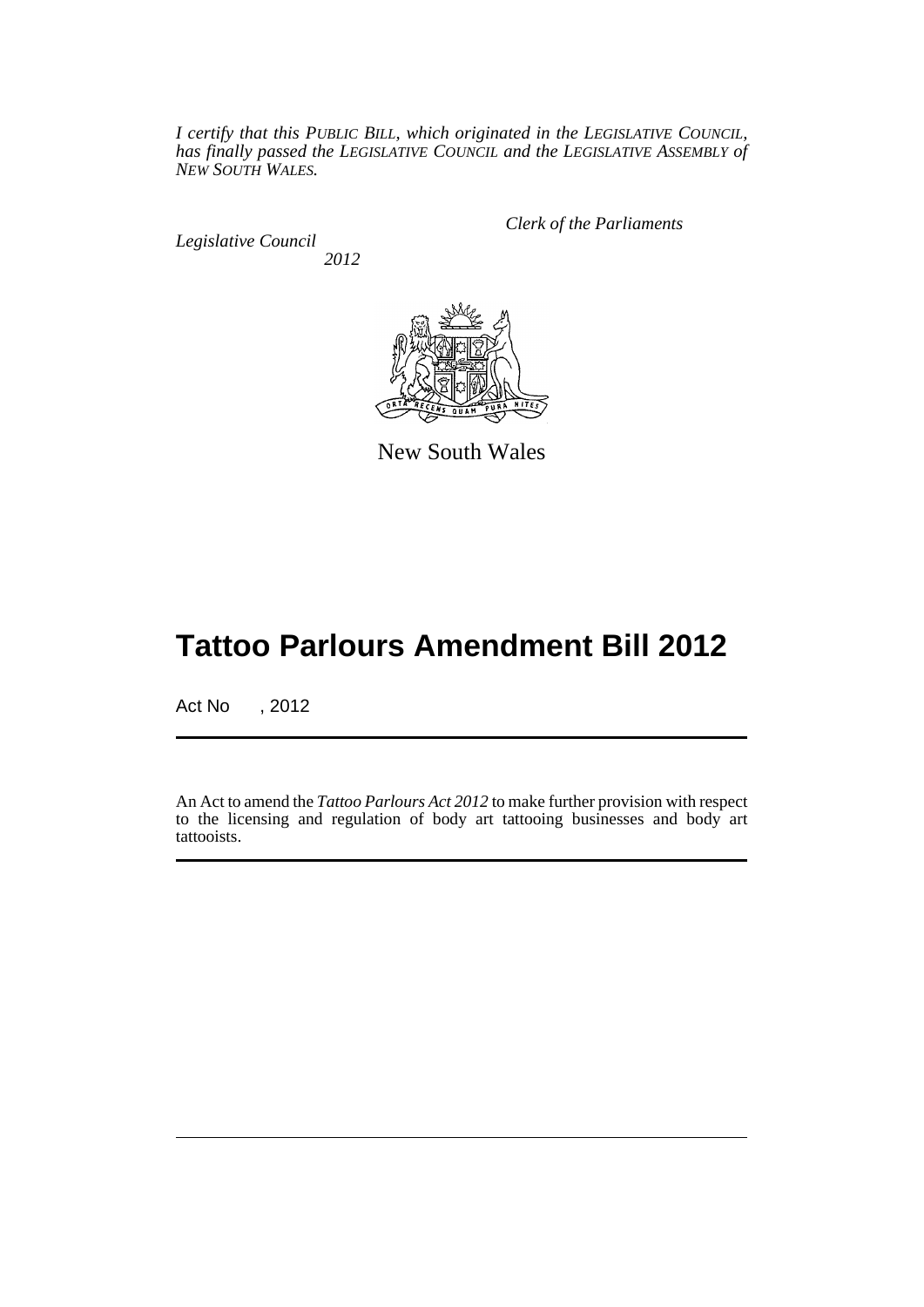Clause 1 Tattoo Parlours Amendment Bill 2012

## <span id="page-3-0"></span>**The Legislature of New South Wales enacts:**

## **1 Name of Act**

This Act is the *Tattoo Parlours Amendment Act 2012*.

## <span id="page-3-1"></span>**2 Commencement**

This Act commences on the date of assent to this Act.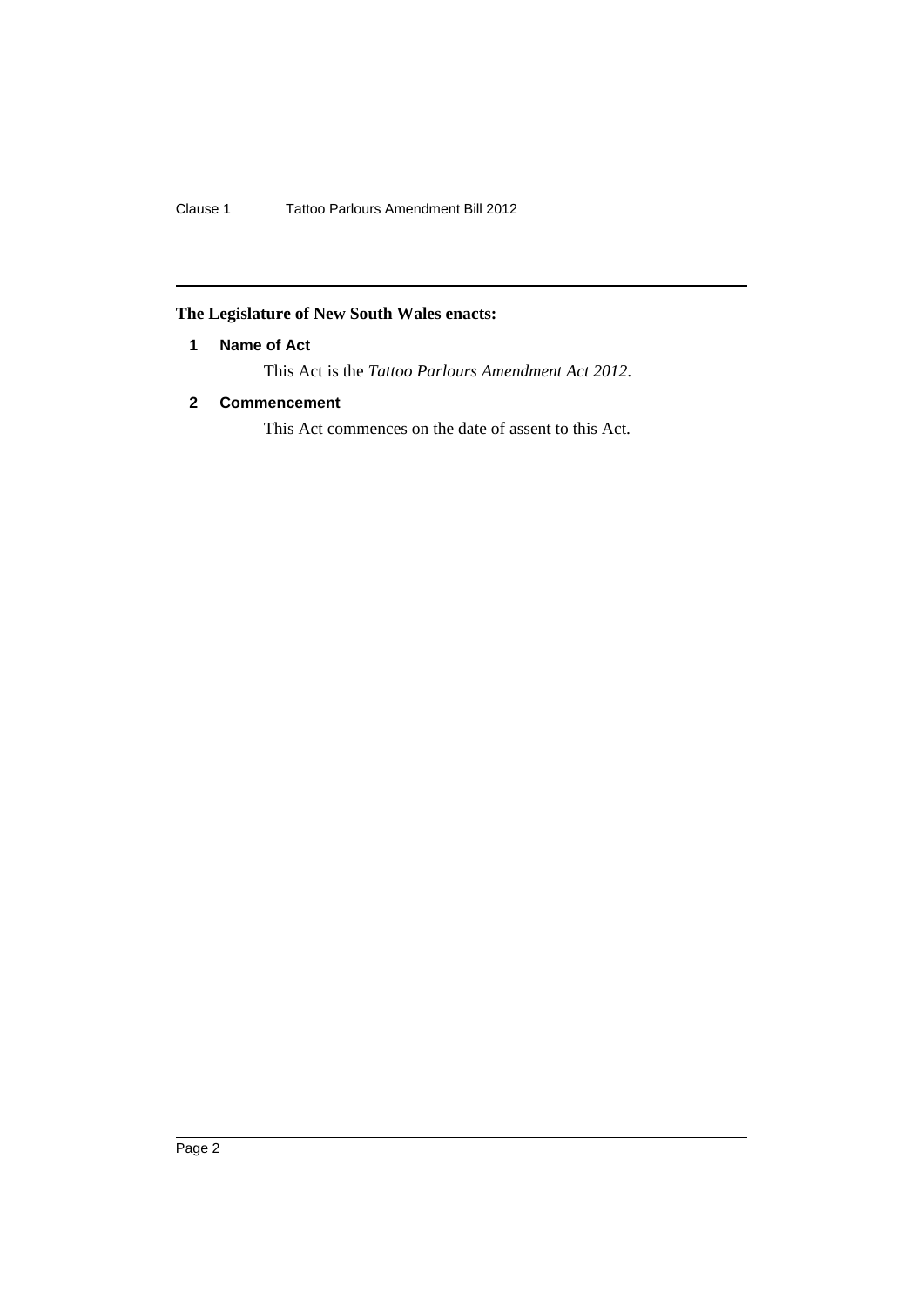Amendment of Tattoo Parlours Act 2012 No 32 Schedule 1

## <span id="page-4-0"></span>**Schedule 1 Amendment of Tattoo Parlours Act 2012 No 32**

## **[1] Section 4 Meaning of "close associate"**

Insert at the end of section  $4(1)(b)$ :

, or

(c) is or will be engaged as a contractor or employed in the business of the applicant or licensee that is or will be carried on under the authority of the licence.

#### **[2] Section 7 Body art tattooists to be licensed**

Insert after section 7 (1):

(1A) An individual must not perform any body art tattooing procedure (whether or not for fee or reward) at premises in respect of which an operator licence is in force unless authorised to do so by a tattooist licence.

Maximum penalty:

- (a) for a first offence, 50 penalty units, and
- (b) for a second or subsequent offence, 100 penalty units.
- (1B) An individual is not liable to be convicted of an offence under both subsections (1) and (1A) in respect of essentially the same act or omission.

#### **[3] Section 7 (2)**

Omit "Subsection (1) does".

Insert instead "Subsections (1) and (1A) do".

#### **[4] Section 11 Licence applications**

Insert after section 11 (5) (b):

- (b1) in addition to the statement required under section 12, be accompanied by copies of 3 forms of personal identification of an approved kind for each individual identified as a close associate in that statement, and
- **[5] Section 16 Decision of Director-General in relation to licence application** Omit section 16 (7).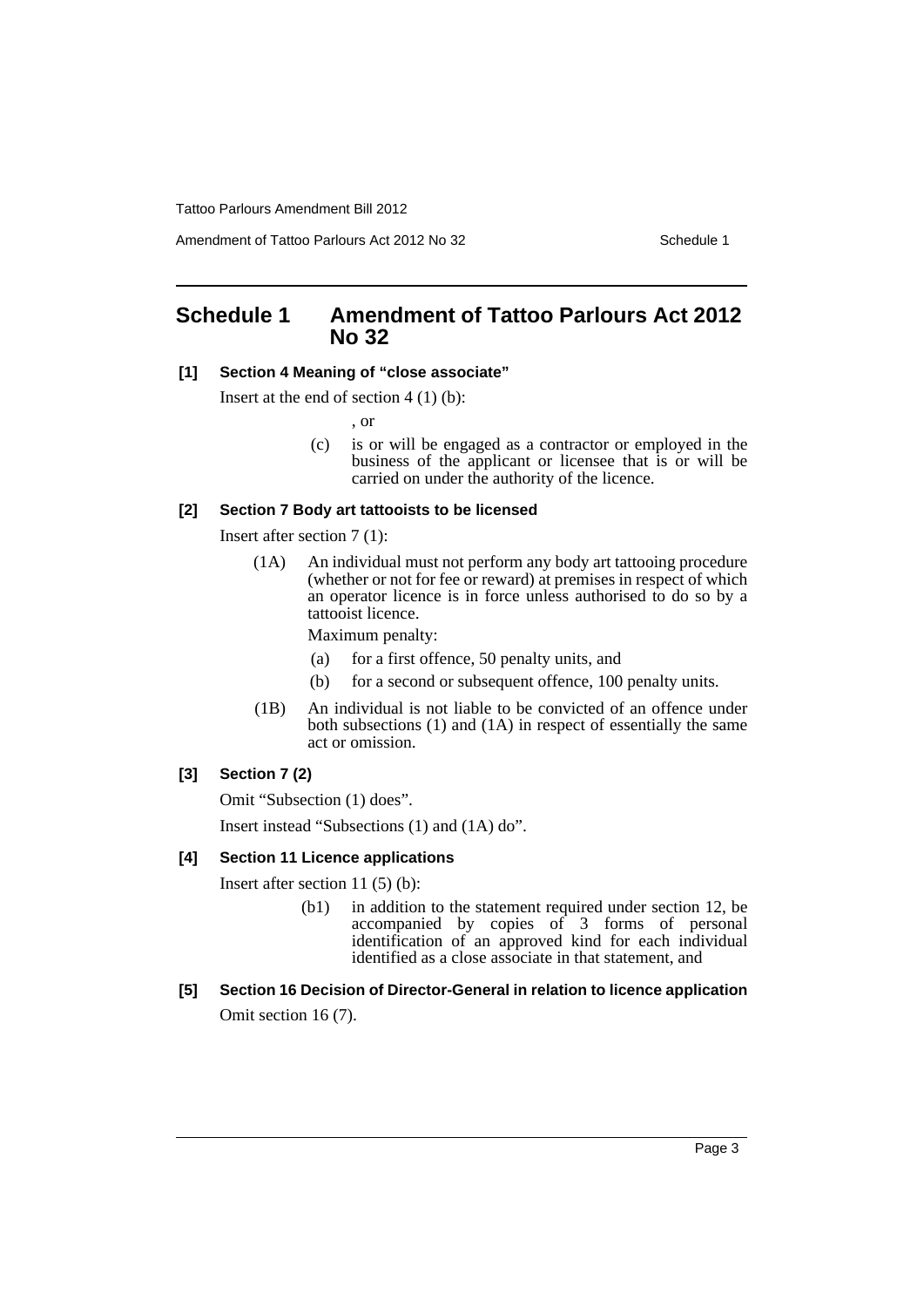Schedule 1 Amendment of Tattoo Parlours Act 2012 No 32

#### **[6] Section 17 Duration of licence**

Omit section 17 (1). Insert instead:

(1) A licence comes into force on the date specified in the licence.

#### **[7] Section 17 (5)**

Omit the subsection.

#### **[8] Section 19A**

Insert after section 19:

#### **19A Commissioner may require further information**

- (1) For the purpose of an investigation by the Commissioner as to whether a licensee continues to be a fit and proper person to hold a licence, or whether it would be contrary to the public interest for the licensee to continue to hold a licence, the Commissioner may, by written notice served on the person concerned, require a licensee, or a close associate of a licensee, to do one or more of the following things:
	- (a) provide, in accordance with directions in the notice, such information as, in the opinion of the Commissioner, is relevant to the investigation specified in the notice,
	- (b) produce, in accordance with directions in the notice, such records as, in the opinion of the Commissioner, are relevant to the investigation and permit examination of the records, the taking of extracts from them and the making of copies of them,
	- (c) authorise a person described in the notice to comply with a requirement of the kind referred to in paragraph (a) or (b),
	- (d) furnish to the Commissioner such authorisations and consents as the Commissioner requires for the purpose of enabling the Commissioner to obtain information (including financial and other confidential information) relevant to the investigation from other persons concerning the licensee and close associates of the licensee.
- (2) A person who complies with a requirement of a notice under this section does not on that account incur a liability to another person.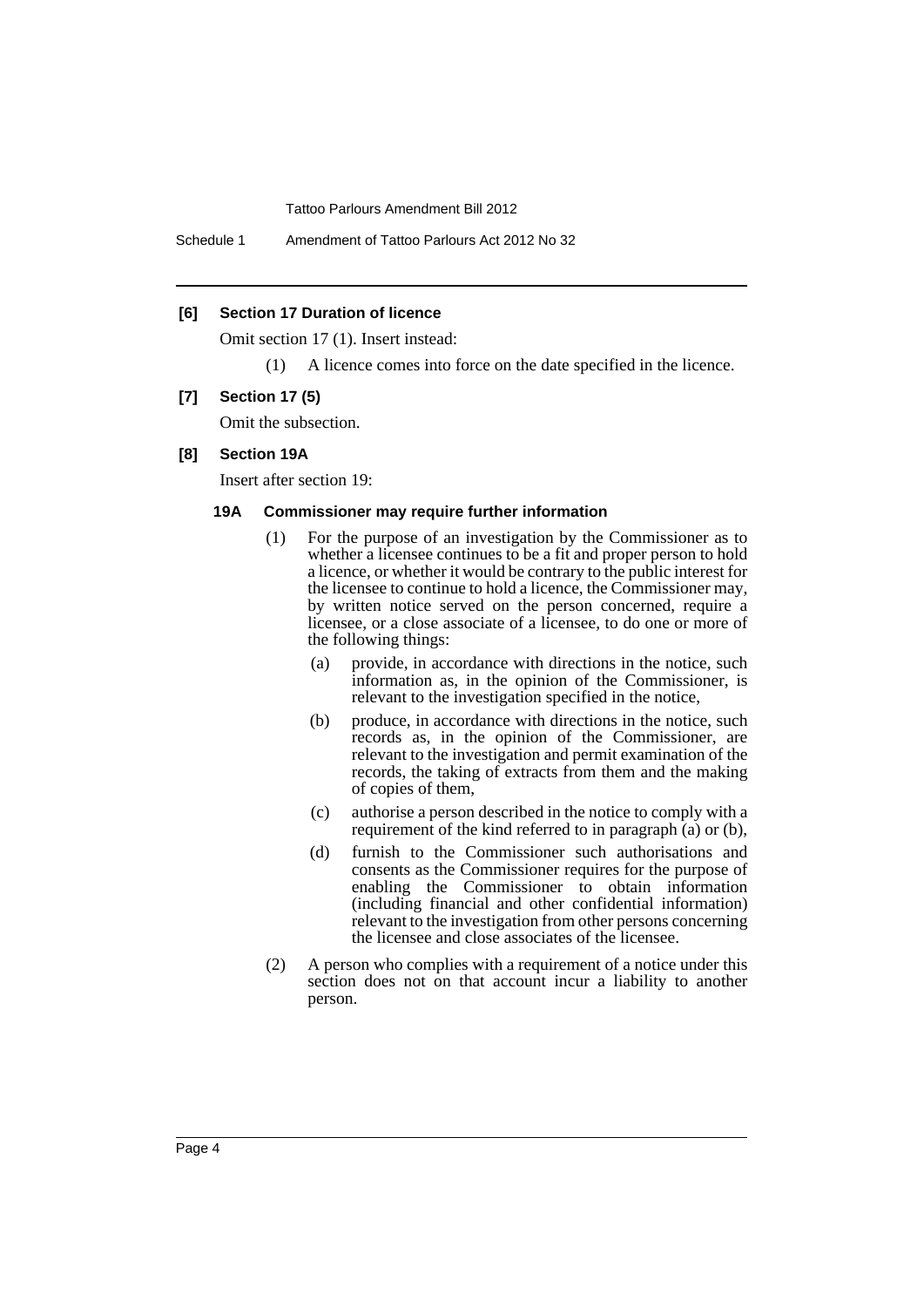#### **[9] Section 22A**

Insert after section 22:

#### **22A Operator not to permit procedures by unlicensed body art tattooists on licensed premises**

It is a condition of an operator licence that the licensee must not permit an individual to perform any body art tattooing procedure at the licensed premises unless the individual is the holder of a tattooist licence.

#### **[10] Section 24 Display of licence information**

Omit section 24 (a). Insert instead:

(a) such document or information as may be prescribed by the regulations is conspicuously displayed at the licensed premises, and

#### **[11] Section 26 Cancellation of licence**

Omit section 26 (1). Insert instead:

- (1) The Director-General must cancel a licence if:
	- (a) the applicant does not, within 60 days of being notified of the grant of the licence, collect the licence from the place nominated by the Director-General, or
	- (b) an adverse security determination is made by the Commissioner about the licensee.

**Note.** Section 27 of the *Crimes (Criminal Organisations Control) Act 2012* provides for the automatic revocation of a licence if an interim control order made with respect to a licensee is confirmed under that Act.

#### **[12] Section 27 Right to seek review from Administrative Decisions Tribunal**

Omit "section 17 (5)" from section 27 (1) (a).

Insert instead "section 26 (1) (a)".

#### **[13] Section 27 (4) (a)**

Insert "information identified in the Commissioner's determination as being from a" after "any".

#### **[14] Section 27 (4A) and (4B)**

Insert after section 27 (4):

(4A) If the Tribunal considers that information identified in the Commissioner's determination as being from a criminal intelligence report or other criminal information referred to in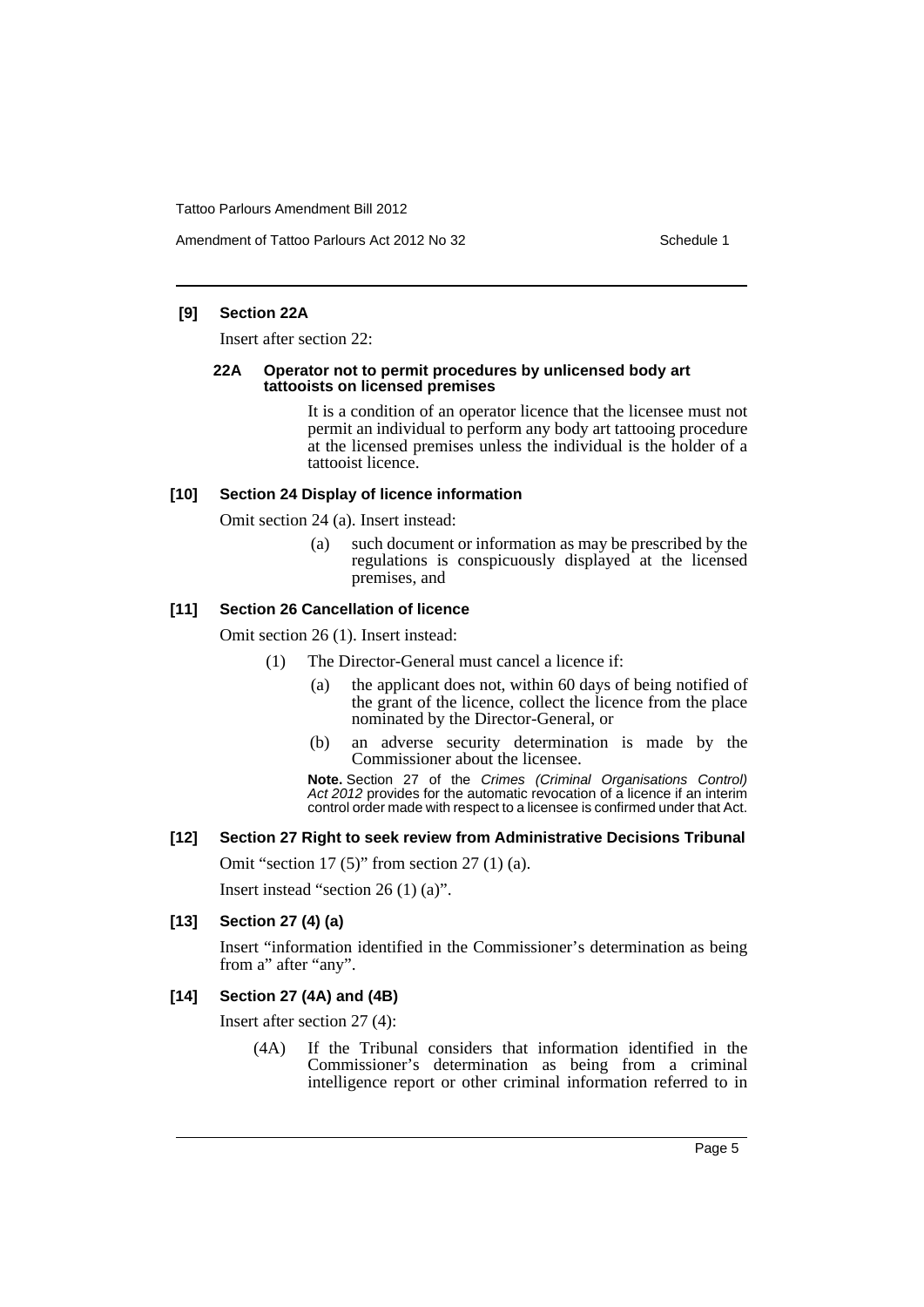section 19 (3) has not been properly identified as such, the Tribunal must ask the Commissioner whether the Commissioner wishes to withdraw the information from consideration by the Tribunal in its determination of an application.

- (4B) Information that is withdrawn by the Commissioner must not be:
	- (a) disclosed to any person, or
	- (b) taken into consideration by the Tribunal in determining an application.

#### **[15] Part 4, Division 2, heading**

Omit the heading. Insert instead:

#### **Division 2 Powers of entry**

#### **[16] Sections 30A–30C**

Insert before section 31:

#### **30A Powers of authorised officers to enter premises without warrant**

- (1) An authorised officer may at any reasonable time enter any licensed premises, or any other premises that the authorised officer reasonably suspects are being used to perform body art tattooing procedures for fee or reward, for the following purposes:
	- (a) for determining whether there has been compliance with, or a contravention of, this Act or the regulations,
	- (b) generally for administering this Act.
- (2) This section does not confer a power to enter any premises or part of premises that are used only for residential purposes without the permission of the occupier or the authority of a search warrant.

#### **30B Powers of authorised officers to enter premises with warrant**

- (1) An authorised officer may apply to an authorised warrants officer for the issue of a search warrant if the authorised officer believes on reasonable grounds that any provision of this Act or the regulations is being or has been contravened on any premises.
- (2) An authorised warrants officer to whom any such application is made may, if satisfied that there are reasonable grounds for doing so, issue a search warrant authorising any authorised officer to enter and search the premises.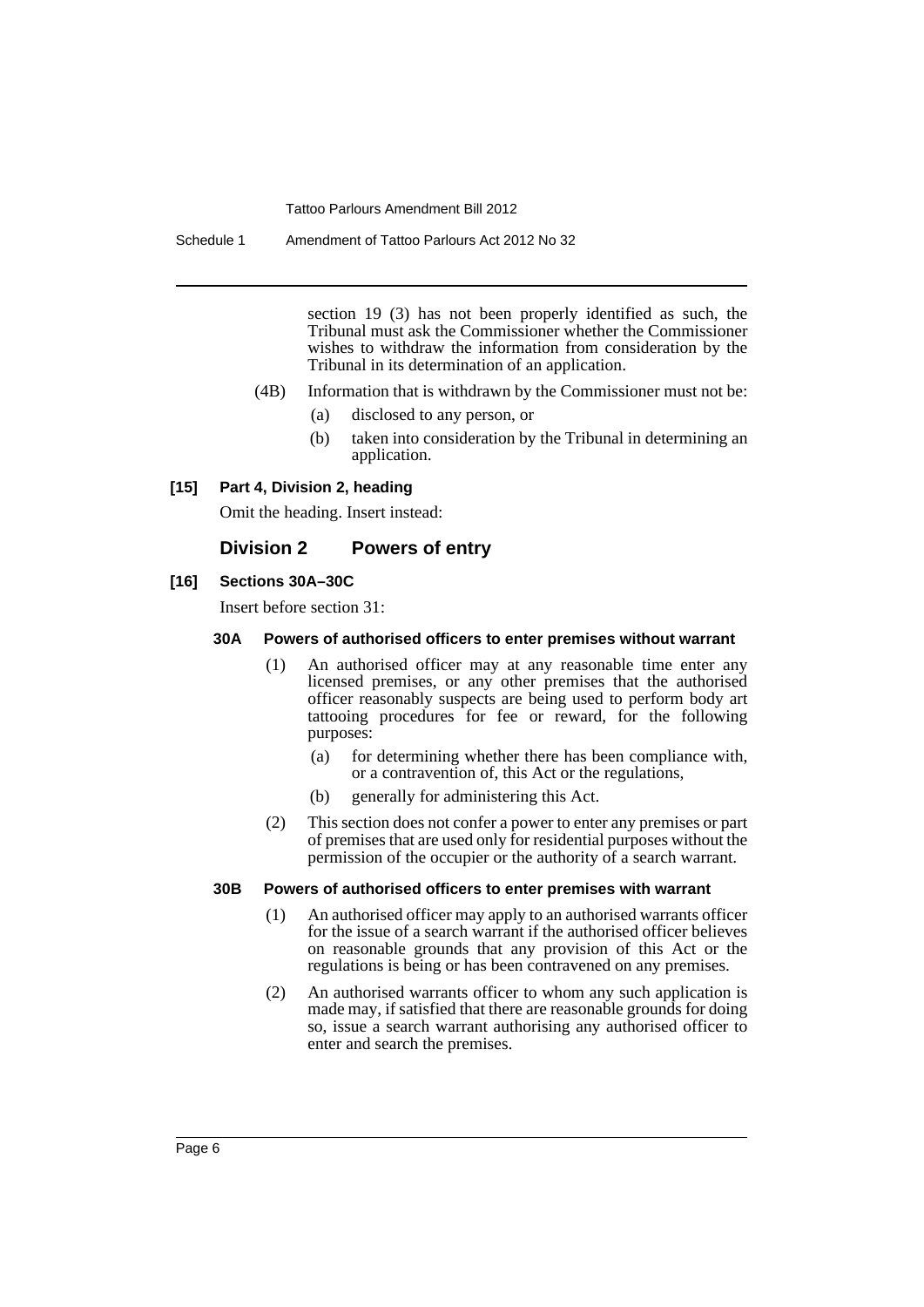Amendment of Tattoo Parlours Act 2012 No 32 Schedule 1

- (3) An authorised officer executing a search warrant issued under this section may:
	- (a) enter the premises specified in the warrant, and
	- (b) search the premises for evidence of a contravention of this Act or the regulations, and
	- (c) exercise any other function of an authorised officer under this Part.
- (4) Division 4 of Part 5 of the *Law Enforcement (Powers and Responsibilities) Act 2002* applies to a search warrant issued under this section.
- (5) In this section:

*authorised warrants officer* means an authorised officer within the meaning of the *Law Enforcement (Powers and Responsibilities) Act 2002*.

#### **30C Powers that can be exercised by authorised officers on entry**

- (1) Without limiting section 32, an authorised officer may, at any premises lawfully entered under this Act for a purpose referred to in section 30A  $(1)$ , do any or all of the following:
	- (a) examine any licence, registers, books, records or other documents on the premises,
	- (b) make a copy on the premises of any licence, registers, books, records or other documents and retain that copy,
	- (c) require any person to make a copy on the premises of any licence, registers, books, records or other documents and give that copy to the authorised officer to retain,
	- (d) take such photographs, films, audio, video or other recordings as the authorised officer considers necessary,
	- (e) require any person to produce any licence, registers, books, records or other documents on the premises,
	- (f) require any person to answer any question relating to any licence, registers, books, records or other documents or any other relevant matter,
	- (g) take any licence, registers, books, records or other documents from the premises for the purposes of copying them,
	- (h) seize any licence, registers, books, records or other documents, or any other thing that the authorised officer believes on reasonable grounds is connected with an offence against this Act or the regulations.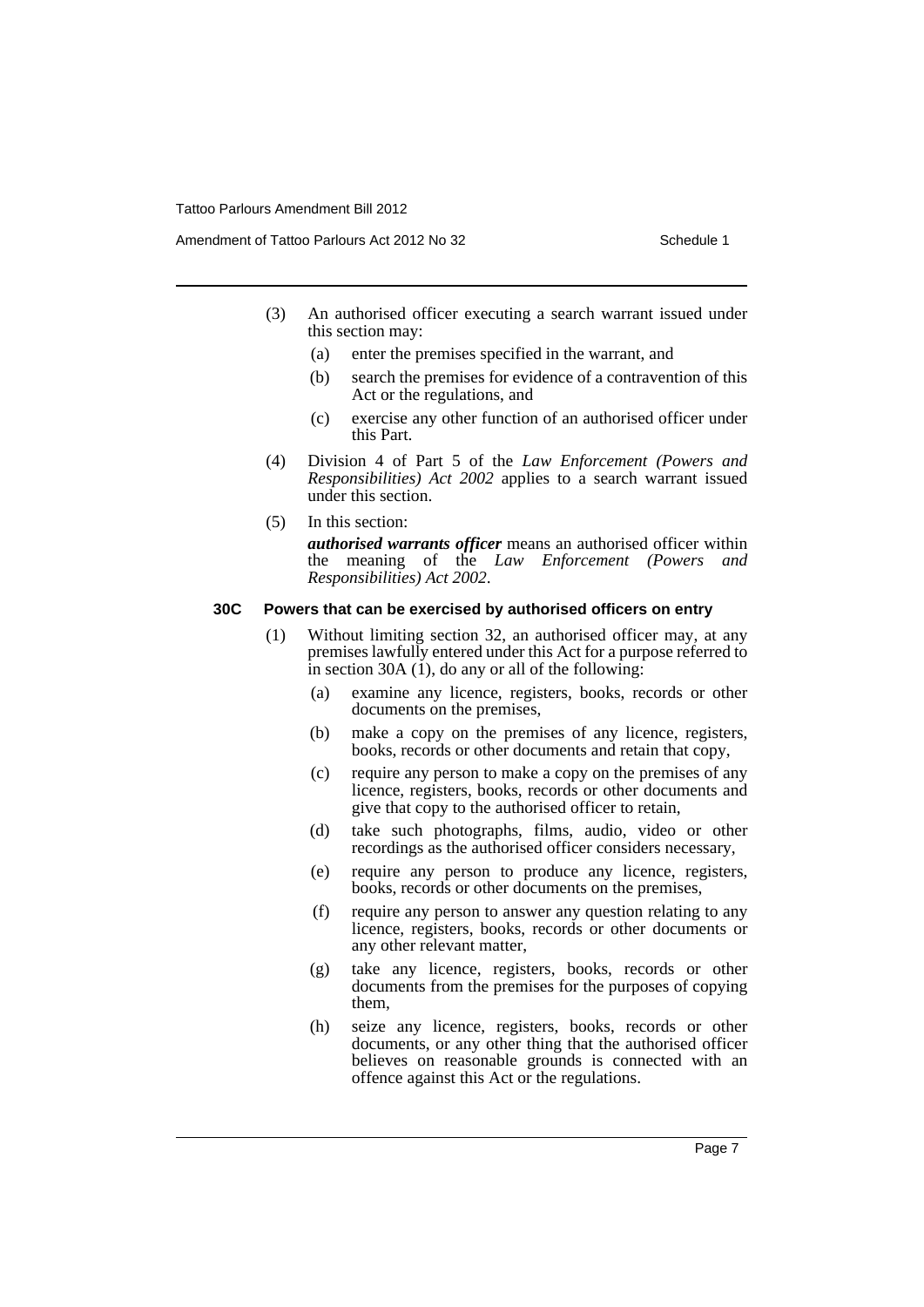Schedule 1 Amendment of Tattoo Parlours Act 2012 No 32

- (2) The power to seize anything connected with an offence includes a power to seize anything that will provide evidence of the commission of an offence.
- (3) Any registers, books, records or other documents taken only for the purpose of copying them must be returned when that copying is completed.

#### **[17] Part 4, Division 3, heading**

Insert before section 32:

## **Division 3 Other enforcement provisions**

#### **[18] Section 33**

Omit the section. Insert instead:

#### **33 Hindering or obstruction of authorised officer**

A person must not, without reasonable excuse:

- (a) obstruct, hinder or interfere with an authorised officer in the exercise of a function under this Act, or
- (b) fail to comply with any requirement made of the person by an authorised officer in the exercise of a function under this Act.

Maximum penalty: 20 penalty units.

#### **[19] Section 41 Regulations**

Omit section 41 (2) (c). Insert instead:

(c) without limiting paragraph (f), the application of, or exemption from, licensing requirements in connection with body art tattooing shows or exhibitions and the short term approval of the performing of body art tattooing procedures (including the issue of permits for those purposes),

#### **[20] Section 41 (2) (e)**

Insert "refund," after "waiver,".

#### **[21] Section 41 (2) (g)**

Insert after section 41 (2) (f):

(g) the making, keeping and inspection of records in connection with the carrying on of body art tattooing businesses.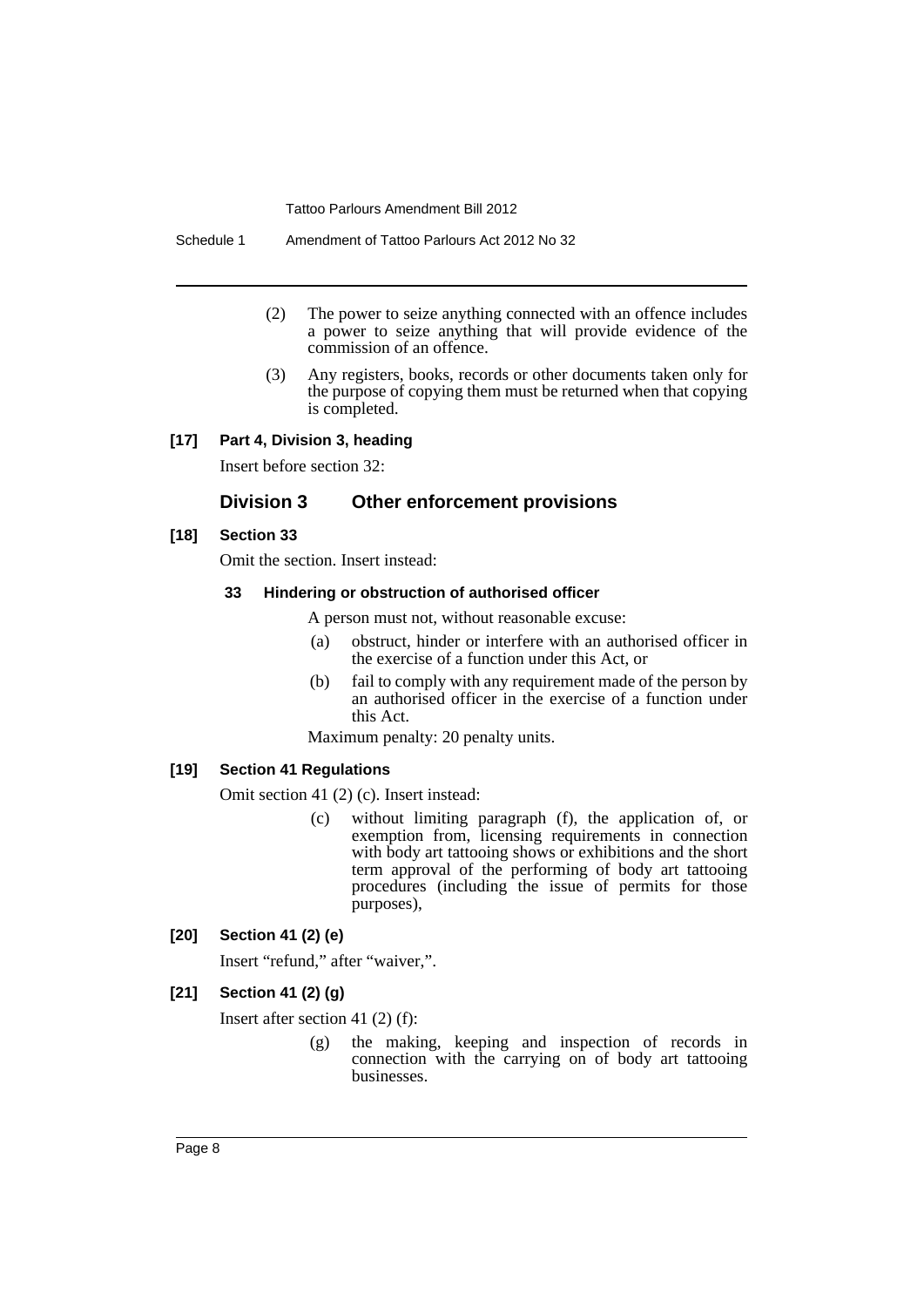Amendment of Tattoo Parlours Act 2012 No 32 Schedule 1

#### **[22] Schedule 1 Savings, transitional and other provisions**

Insert after clause 3:

## **Part 3 Provisions consequent on enactment of Tattoo Parlours Amendment Act 2012**

#### **4 Existing applications and licences**

- (1) Amendments to sections 16 and 17 by the *Tattoo Parlours Amendment Act 2012* apply in respect of all licences, whether or not granted before the commencement of that Act.
- (2) Amendments to sections 4, 11 and 27 by the *Tattoo Parlours Amendment Act 2012* extend to an application for a licence that was lodged, but not finally determined, before the commencement of that Act.

#### **5 Right to review where licence not granted within 60 days**

For the purposes of section 27 (2), an application for a licence lodged before the day that is 6 months after the commencement of the *Tattoo Parlours Amendment Act 2012* is taken to have been lodged on that day.